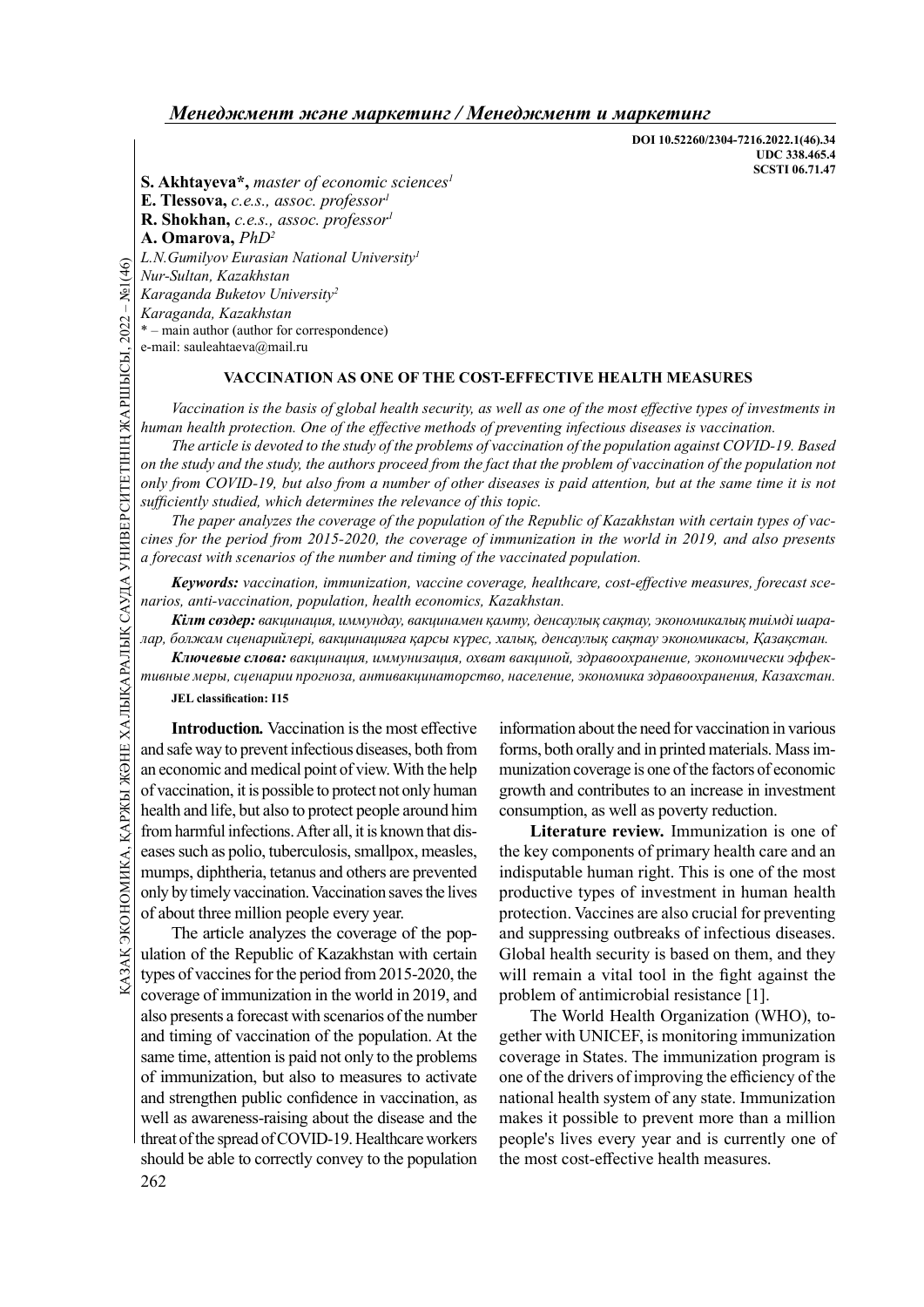# ҚАЗАҚ ЭКОНОМИКА, ҚАРЖЫ Ж ӘНЕ ХАЛЫҚАРАЛЫҚ САУДА УНИВЕРСИТЕТІНІҢ ЖАРШЫСЫ, 2022 – №1(46)<br>|<br>|-

# Менеджмент және маркетинг / Менеджмент и маркетинг

There is a category of people who are not recommended for certain personal indicators of the introduction of certain vaccines, but it follows that their lives depend on people who are vaccinated, thereby reducing the spread of diseases. During the COVID-19 pandemic, the number of children undergoing routine immunization decreased, and this in turn can lead to more severe consequences than coronavirus, that is, an increase in morbidity and mortality from preventable diseases. One of the important tasks of public health in many countries is to continue the vaccination program of the population.

The problems of vaccination of the population against COVID-19 are one of the global issues after the consequences of climate change. The main purpose of vaccination against coronavirus is to stop the spread of the disease and strengthen human immunity. One of the constant questions of the population are the following: «Why get vaccinated if I can get sick? Is vaccination mandatory? Is the vaccination free?». In vaccinated people, the disease is less painful, and there is also a process of breaking the chain of infection of the virus. Equal access of the population to a safe and effective vaccine is a factor that is important for stopping the spread of COVID-19.

Vaccination in Kazakhstan against COVID-19 is carried out on a voluntary basis. It should also be noted that vaccination against COVID-19 is carried out free of charge for citizens of the Republic of Kazakhstan who have a residence permit permanently residing in Kazakhstan.

The aim of the study is to study the problems and negative attitudes towards vaccination against COVID-19 coronavirus.

In the works of M.K. Akmatova, A.Zh. Baibusinova, M.G. Moskvicheva, A.V. Vitebsk T.A. Kaliuzhnaia, B.S. Belov, N.A. Ozeretskovsky the problems and barriers of vaccination against various diseases of adults and children are considered [2-4].

Studies by B. Standart, H. Christensen, M.J. Postman, M. Drummond are devoted to the costeffectiveness of vaccination [5-6].

It is also necessary to note the research of Kazakhstani scientists (Zakaria K., Kutumbetov L., Orynbayev M., Abduraimov E., Sultankulova K., Kassenov M. and others) devoted to the study<br>of the vaccine against coronavirus infection  $\frac{\sigma}{\sigma^2}$ of the vaccine against coronavirus infection QazCovid-in (QazVac).

the task of investigating the problem of vaccination against COVID-19. This determines the relevance of the topic of this article. In connection with the above, we are faced with the task of investigating the problem of vaccination against COVID-19. This determines the relevance of the topic of this article.

In connection with the above, we are faced with<br>sak of investigating the problem of vaccination as<br>sak COVID-19. This determines the relevance of this article. In connection with the<br>e, we are faced with the task of inves Main part. In this study, the methods of analysis and the graphical method were applied. Using the method of analysis and statistical data, the following were studied: coverage of the population of the Republic of Kazakhstan with certain types of vaccines for the period from 2015- 2020, immunization coverage in the world in 2019. For greater clarity of the indicators, a graphical method was used that reflects the dynamics of their changes through diagrams and graphs. Based on the analysis, several scenarios for the prediction of vaccination against COVID-19 in the Republic of Kazakhstan were predicted. The calculations of Figures 1, 2 are performed by constructing an exponential trend line.

Discussion. Vaccination in developed countries is an inseparable part of the prevention of medical services but even in developed countries, there is a refusal of vaccination. The most common reason for refusal is uncertainty about the safety of the vaccine. Figure 1 shows the coverage of the population of the Republic of Kazakhstan with certain types of vaccines for the period from 2015-2020.



Figure 1. Coverage of the population of the Republic of Kazakhstan with certain types of vaccines for the period from 2015-2020\*

<sup>\*</sup> Compiled by the authors according to the source [7]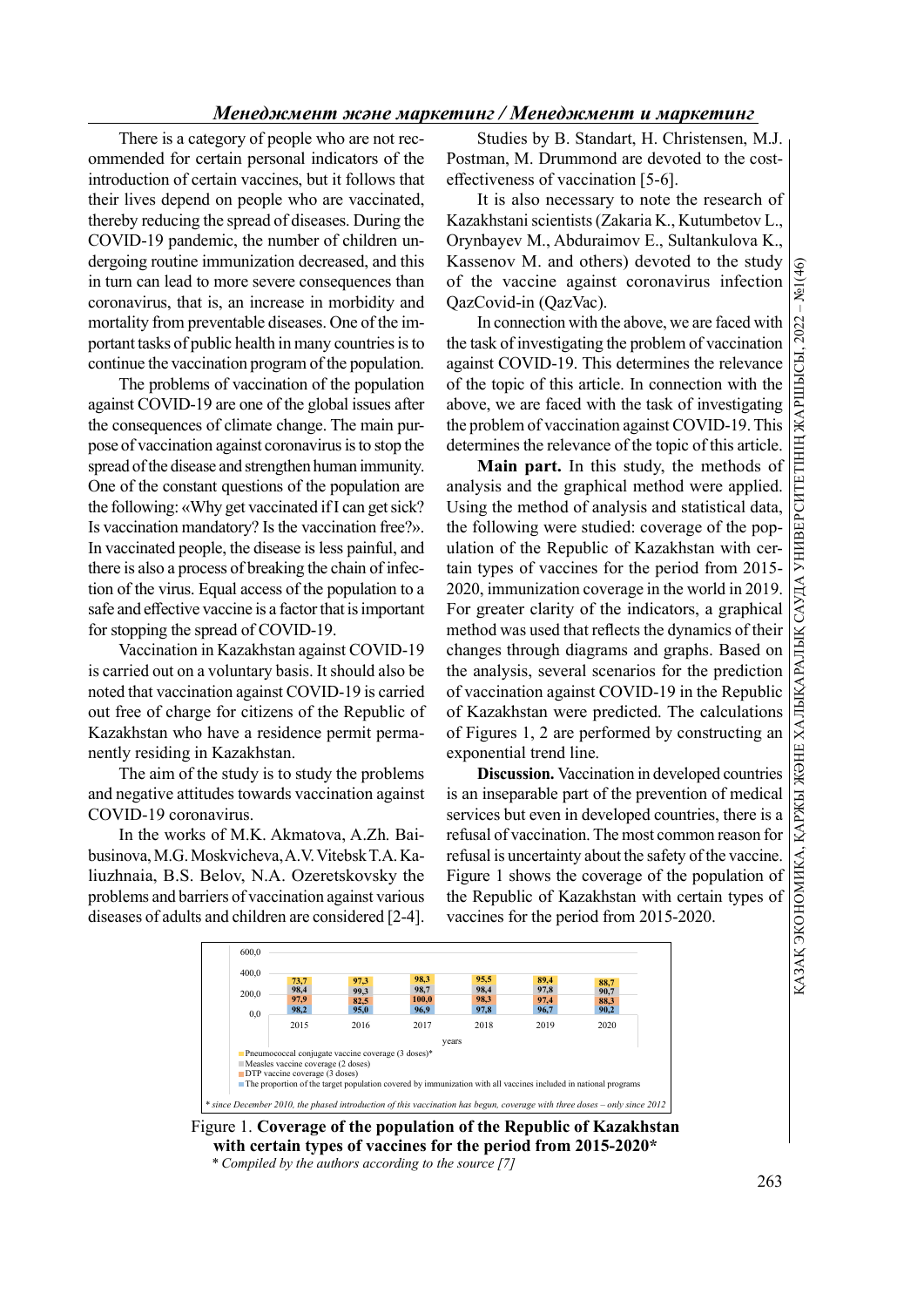From Figure 1, there is a decrease in indicators in 2020 compared to 2015 in the following positions: the proportion of the target population covered by immunization with all vaccines included in national programs by 8%; coverage of DTP (3 doses) by 9.6%; coverage of measles vaccine (2 doses) by 7.7%. At the same time, there is a reverse dynamics of indicators in 2020 compared to 2015 in terms of coverage with pneumococcal

conjugate vaccine (3 doses), i.e. an increase of 15%.

After the collapse of the Soviet Union, the countries of Central Asia have undergone great changes. In Kazakhstan, vaccination coverage decreased between 1990 and 1995, which led to an increase in the incidence of certain vaccine-preventable diseases, such as diphtheria and measles [8]. Figure 2 shows data on immunization coverage in the world in 2019.



Figure 2. Global immunization coverage in 2019\* \* Compiled by the authors according to the source [9].

Goverage of DTP.<br>
The CZ doses by 7.7%.<br>
a reverse dynamics of ir<br>
to 2015 in terms of coverage of or<br>  $\frac{20}{20}$ <br>
and  $\frac{20}{20}$ <br>  $\frac{20}{20}$ <br>  $\frac{20}{20}$ <br>  $\frac{20}{20}$ <br>  $\frac{20}{20}$ <br>  $\frac{20}{20}$ <br>  $\frac{20}{20}$ <br>  $\frac{20}{20}$ According to the WHO, during 2019, approximately 85% of infants in the world (116 million) received three doses of the vaccine against diphtheria – tetanus – pertussis (DTP), which protects them from infectious diseases that can cause great suffering, disability or death. By 2019, 125 WHO Member States have achieved at least 90% coverage of DTP.

By the end of 2019 85% of children received one dose of measles vaccine before their second birthday, 178 States included a second dose in routine immunization programs and 71% of children were covered with two doses of measles vaccine in accordance with national vaccination calendars.

Butthday, 178 States included a second dose in rou-<br>
the supply c<br>
tine immunization programs and 71% of children<br>
were covered with two doses of measles vaccine<br>
in accordance with national vaccination calendars. It is a By the end of 2019, the pneumococcal vaccine was introduced in 149 states, three of which used it on part of their territory, and the global coverage of the third dose of the vaccine was estimated at 48% [9].

Over the past few years, global vaccination coverage (the proportion of children in the world receiving recommended vaccines) has remained at the same level [9].

Immunization is one of the most effective methods of preventing infectious diseases. Currently, there is a need to intensify the explanatory work of medical official bodies among the population and the public about the real effect of vaccination, since there is quite a lot of fake information in the Internet space.

The vaccination campaign for citizens of the Republic of Kazakhstan began on February 01, 2021. Two doses of the following vaccines were available to the population: domestic «QazVac», Russian drug «Sputnik V», Arab-Chinese «Hayat-Vax», Chinese drug «Sinovac Biotech», American drug «Pfizer». The supply of drugs is carried out according to the schedule. In 2021, 95 billion tenge was allocated for the purchase of COVID-19 vaccines for Kazakhstanis. It is also planned to allocate 80 billion tenge from the state budget for prevention and treatment.

Funding is a critical component of sustainable immunization programs. Immunization financing cannot be considered separately from financing, planning and budgeting for the entire health sector. In most countries, the State budget is the main source of funding for immunization programs. Salaries of medical workers are paid at the expense of the state budget, expenses for the provision of services are paid and vaccines, materials and equipment are purchased.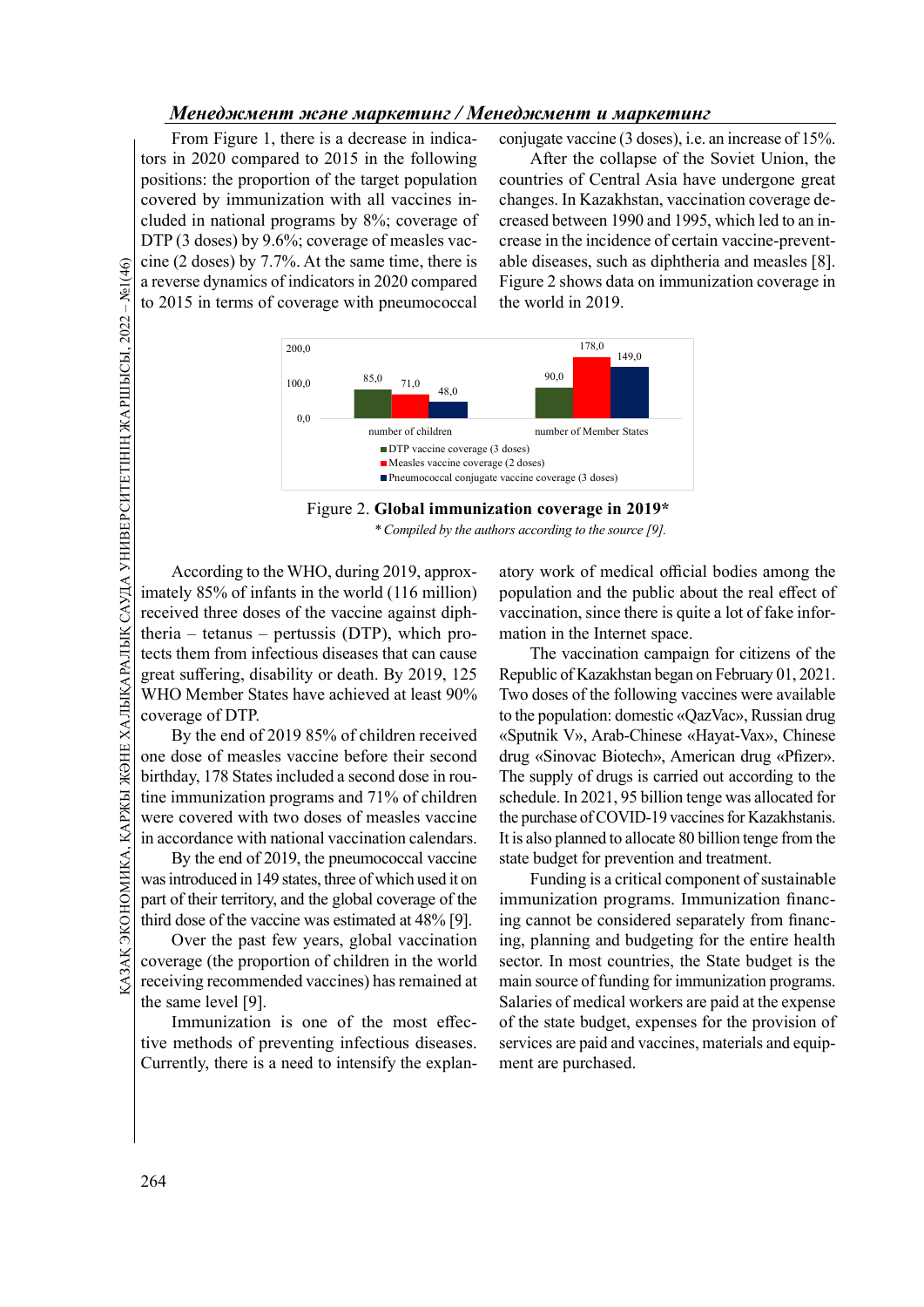



Figure 3. Dynamics of healthcare cost, million tenge\* \* Compiled by the authors according to the source [10]

In the dynamics of costs, the largest share falls on expenditures from the state budget, which increased by 88.1% compared to 2016, the same change is observed in the costs of the republican budget. Regarding the costs from the local budget, they decreased by 42.01% or 271679.3 million tenge. This happened due to the fact that the health care budget was cut, the costs from the republican budget were increased.

The main reasons for the population's refusal to vaccinate: fear of side effects, distrust of the

**BEVERENCE (2008)**<br>
2018<br>
2018<br>
2018<br>
2018<br>
At million tenge shoal bulget, million tenge<br>
and medicine in general, religious beliefs.<br>
Thanks to vaccination, collective immunity from<br>
polio and infantile paralysis has bee Thanks to vaccination, collective immunity from polio and infantile paralysis has been formed in Europe and in the territory of the former Soviet Union. The formation of collective immunity will protect children under 12 years of age and people with chronic diseases, as they will be in a protected vaccinated environment. To reduce the incidence of COVID-19, it is necessary to reach the threshold of collective immunity (HIT).





\* Compiled by the authors according to the source [11]

According to the figure, the following can be seen: the actual percentage of fully vaccinated people, while for the month of February 2021 was

0.07% (13447 people), and at the end of September 40% (7684022 people). The greatest vaccination activity is observed from July 2021 to the present.



Figure 5. Forecast values of vaccination indicators of the population of the Republic of Kazakhstan from COVID-19 \* Compiled by the authors.

265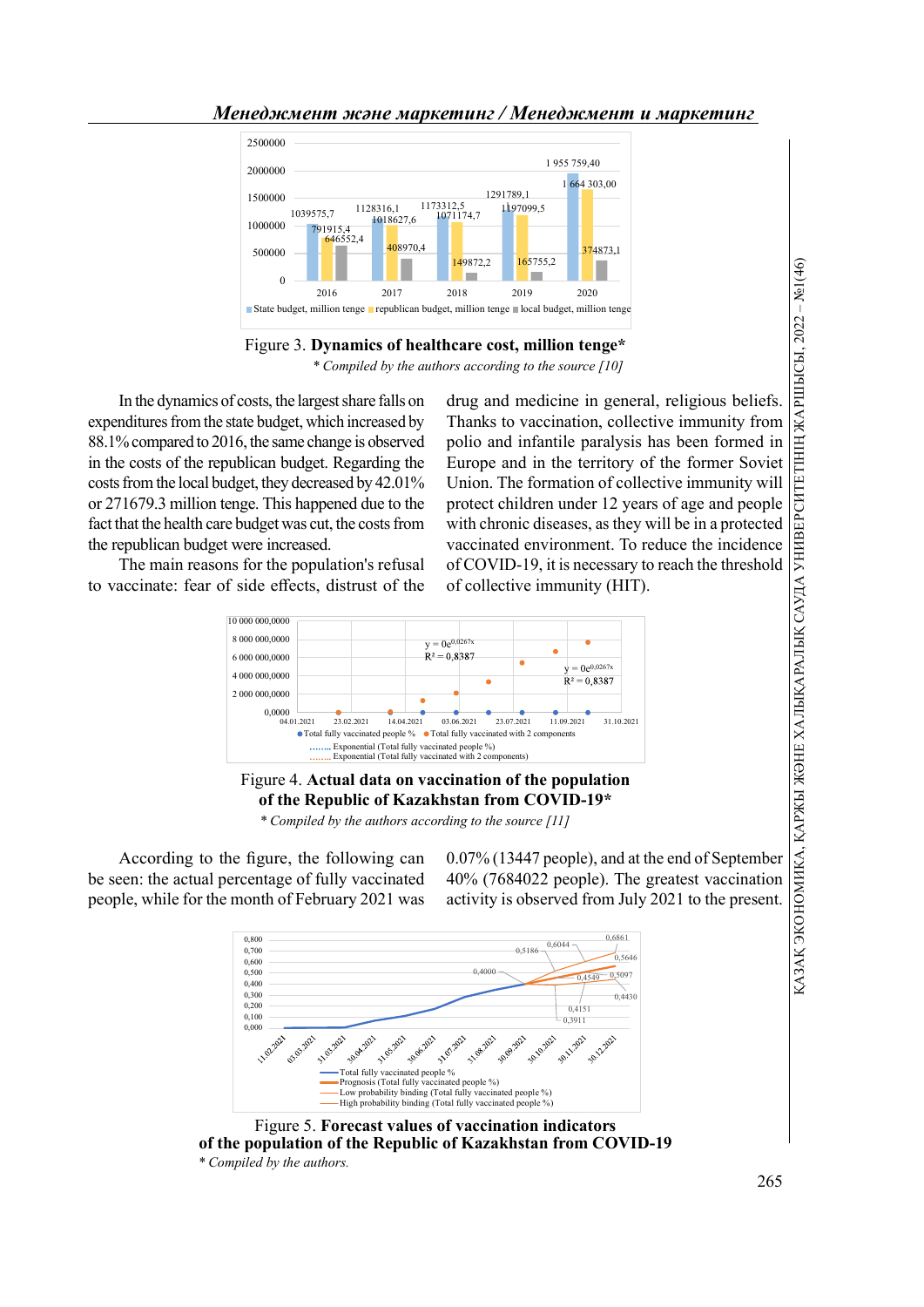Figure 5 shows several scenarios for the vaccination forecast: optimistic – by the end of 2021, the percentage of fully vaccinated against COVID-19 will be 68.6% (13178098 people); pessimistic 44% (8510054 people); optimal forecast – 56% (10745287 people), while it should be noted that this scenario corresponds to the state policy of the Ministry of Health.

Predictive methods based on exponential smoothing are well-known and very popular in the economy, implemented in all major statistical software packages. Generalized models are suitable for both short-term and long-term forecasting of the incidence rate, but, for some reason, are rarely used in works on this topic [12, p.872; 13; 14].

THE STRIDGENT COND-19 in Scenario corresponding are well-known in predictive method<br>
smoothing are well-known implement of the economy, implement of the economy, implement of the incidence rate, but, used in works on this Currently, the real problem of vaccination against COVID-19 in the Republic of Kazakhstan is anti-vaccination (distrust of the vaccine, religious beliefs), namely insufficient official information regarding vaccines (post-vaccination complications, revaccination, vaccination of children, category of persons subject to medical withdrawal). The rational allocation of resources in healthcare is solved through an economic analysis of its methods and assessments. The economic component is one of the key factors in choosing effective disease control measures, especially in epidemiology.

Results. Thus, the analysis of immunization coverage and the prediction of vaccination can indicate problems, the solution of which can ensure the activation of vaccination, and will also contribute to strengthening confidence in vaccines:

 $\frac{1}{2}$  to suenguiening confidence in vaccines.<br>  $\frac{1}{2}$  Given the reluctance of many people to be eral scenario vaccinated, it is necessary for organizations and According to vaccination specialists to carry out awar Given the reluctance of many people to be vaccinated, it is necessary for organizations and vaccination specialists to carry out awareness-raising work about the need for vaccination and the dangers of COVID-19. It is necessary to promote confidence building as a social norm by expressing their support for vaccination. Through meaningful conversations with people about vaccination, everyone contributes to public health. Historically, there has been a tendency of negative attitude towards vaccination companies. And only later, after the first positive results, people change their opinion in favor of vaccines. In this regard, a tolerant approach is required with the participation of the media space to create a common favorable environment to encourage people to vaccinate. A more subtle approach is required in relation to parents of children who are also subject to vaccination.

«Vaccination against coronavirus is an important factor in overcoming the economic crisis». "Vaccination policy this year, maybe next year, is an economic policy, and it may be even more important than fiscal and monetary policy in terms of overcoming the crisis". This opinion was shared by the Managing Director of the International Monetary Fund Kristallina Georgieva on June 30, 2021 at the International Financial Congress [15].

3) Summing up, I would like to say that in recent years healthcare has been facing a number of problems: the deterioration of medical equipment, the shortage of specialists in rural areas, the low level of qualification of medical workers, the reduction of medical institutions, the constant increase in prices for medicines, medicines and services. All this is due to the low level of healthcare financing [16]. The state and prospects of development of the healthcare system of Kazakhstan, improvement of financing are one of the urgent issues today. The coronavirus pandemic has shown how much medicine is not ready for this kind of change. After all, it is the development of the state and its security that directly depend on a healthy population, which is the main productive force. And all this is connected with the effective financing of the country's healthcare system, since no industry can develop effectively without a well – established financing system.

4) Vaccination is the most cost-effective measure to combat COVID-19, which is able to stop the spread of the disease. Given the different attitudes to vaccination, it became necessary to predict several scenarios of the number of vaccinated people. According to the presented forecast on vaccination of an optimistic scenario, the number of fully vaccinated people will reach 13 million people by the end of 2021. However, given the negative attitude towards vaccination in the most pessimistic forecast scenario, the estimated number of fully vaccinated will be 8.5 million people. In order to maintain and implement an optimistic forecast scenario for vaccination, it is necessary to continue active information work.

Conclusions. Immunization saves millions of lives and is widely recognized worldwide as one of the most successful and cost-effective health measures [9]. Both healthcare organizations and non-healthcare organizations are the main drivers in the dissemination of accurate information about the benefits of vaccination. Every citizen can play his role, while having basic knowledge about vac-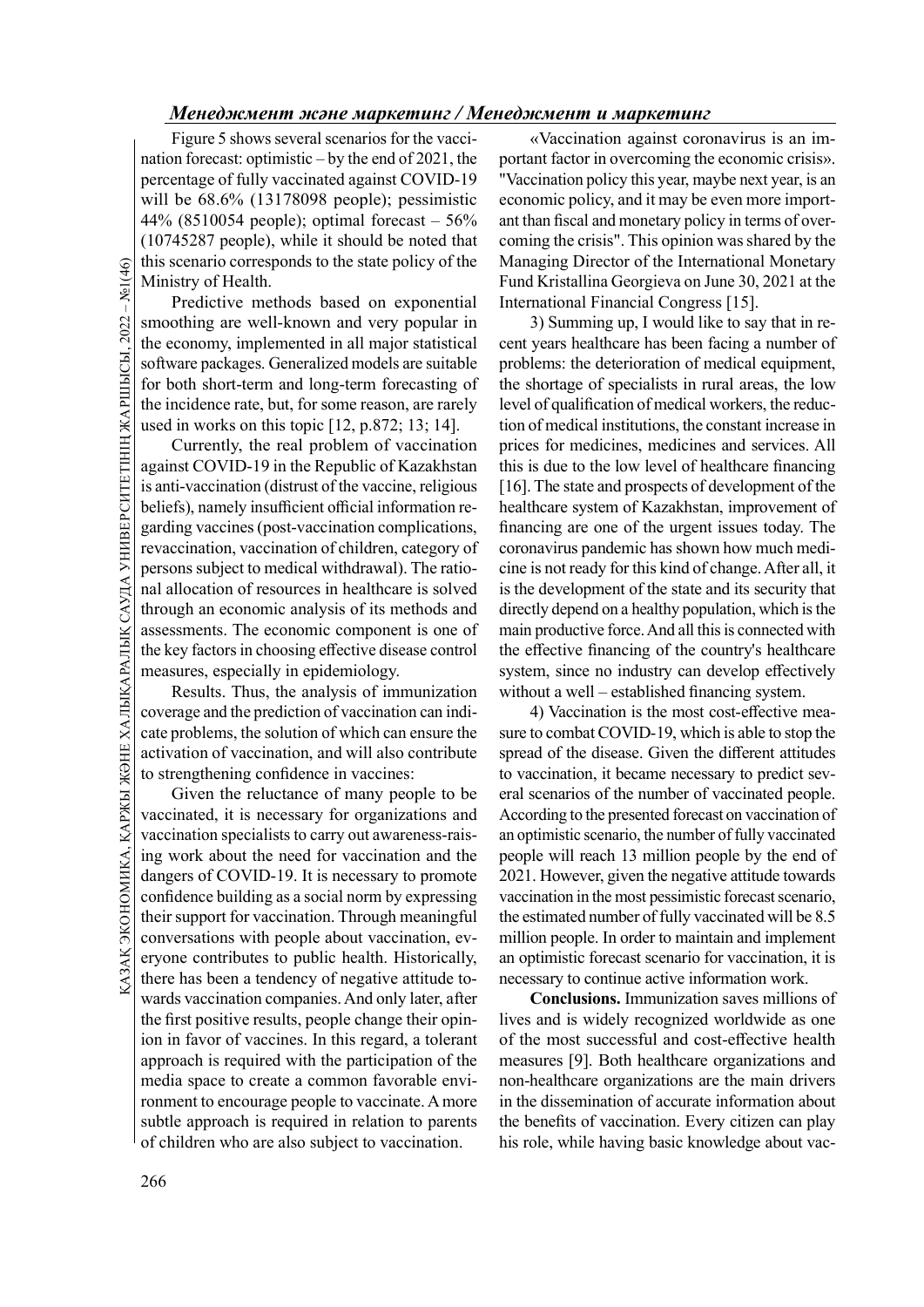cines from official sources by distributing it and expressing his open position about vaccination. In the work, based on statistical data, we calculated the forecast of vaccination of the population and presented optimistic, optimal and pessimistic scenarios. According to the results of an optimistic and optimal forecast scenario, vaccination against COVID-19 is currently a cost-effective measure. At the same time, the effect is achieved by reducing the likelihood of coronavirus infection and further hospitalization.

# **REFERENCES**

1. Вакцины и иммунизация. Всемирная организация здравоохранения. – Электронный ресурс.

2. Akmatov M.K., Kretzschmar M., Krämer A., Mikolajczyk R.T. Determinants of childhood vaccination coverage in Kazakhstan in a period of societal change: implications for vaccination policies // Vaccine. – 2007. – Vol. 25 (10). – P. 1756-1763. – DOI: 10.1016/j.vaccine.2006.11.030.

3. Белов Б.С., Наумцева М.С., Тарасова Г.М. Вакцинация в ревматологии: эволюция взглядов на проблему // Медицинский совет. – 2017. – № 5 – С. 142-147.

4. Озерецковский Н.А., Затолочина К.Э., Алексина С.Г. Национальный календарь профилактических прививок – основа системы иммунопрофилактики инфекционных болезней // Эпидемиология и Вакцинопрофилактика. – 2013. – № 5 (72). – С. 66-74.

5. Standaert B., Rappuoli R. How is the economic assessment of vaccines performed today? // J Mark Access Health Policy. – 2017. – 5 (1). – P. 1-14.

6. Christensen H. and others. Economic evaluation of meningococcal vaccines: considerations for the future // The European Journal of Health Economics. – 2019. – P. 1-13. – https://doi.org/10.1007/ s10198-019-01129-z.

https://www.who.int/ru/health-topics/vaccines-and-immunization/wideo-tela-1 (garnetopy and interval and particle of social change: "mplications for vaccines-and-immunization in a period of social change: "mplications for 7. Бюро национальной статистики. Агентства по стратегическому планированию и реформам Республики Казахстан. Доля целевой группы населения, охваченная иммунизацией всеми вакцинами, включенными в национальные программы. - https://stat.gov.kz/for\_users/sustainable development goals/goal 03 good health and well being (дата обращения 24.03.2022 г.).

8. Akmatov M.K. et al. Determinants of childhood vaccination coverage in Kazakhstan in a period of societal change: Implications for vaccination policies // Vaccine. – 2007. – Vol. 25. – P. 1756-1763. – https://pubmed.ncbi.nlm.nih.gov/17229498/

9. Охват иммунизацией. Всемирная организация здравоохранения. – Электронный ресурс. https:// www.who.int/ru/news-room/fact-sheets/detail/immunization-coverage (дата обращения 26.09.2021 г.)

10. Бюро национальной статистики. Агентства по стратегическому планированию и реформам Республики Казахстан. Статистический сборник: Уровень жизни населения в Казахстане 2016-2020. – Нұр-Сұлтан. – 2021. – https://stat.gov.kz/edition/publication/collection (дата обращения 24.03.2022)

11. Статистика вакцинации от короновируса (COVID-19). – Электронный ресурс. https://index. minfin.com.ua/reference/coronavirus/vaccination/kazakhstan/ (дата обращения 03.10.2021)

12. Кондратьев М.А. Методы прогнозирования и модели распространения заболеваний // Компьютерные исследования и моделирование. – 2013. – Т. 5 – № 5 – С. 863-882. – https://elibrary. ru/item.asp?id=21160612&.

13. Burkom H.S., Murphy S.P., Shmueli G. Automated Time Series Forecasting for Biosurveillance // Statistics in Medicine. – 2007. – Vol. 26, № 22. – P. 4202–4218.

14. Díaz-Híerro J., Martín J.J.M., Arenas Á.V., González M.P.L.D., Arévalo J.M.P., González C.V. Evalution of time-series models for forecasting demand for emergency helth care services // Emergencias. – 2012. – Vol. 24, № 3. – P. 181-188.

15. Глава МВФ оценила значение вакцинации для выхода из экономического кризиса. 30.06.2021. – Электронный ресурс. Известия. https://iz.ru/1186634/2021-06-30/glava-mvf-otcenila-znachenie-vaktcinatcii-dlia-vykhoda-iz-ekonomicheskogo-krizisa (дата обращения 22.10.2021 г.)

16. Репринцева Е.В. Механизмы финансирования здравоохранения РФ // Иннов: электронный научный журнал. – 2018. – №3 (36). – [Электронный ресурс]. – Режим доступа: https://www.innov. ru/science/economy/mekhanizmy-finansirovaniya-zdravookh/ (дата обращения: 24.03.2022)

267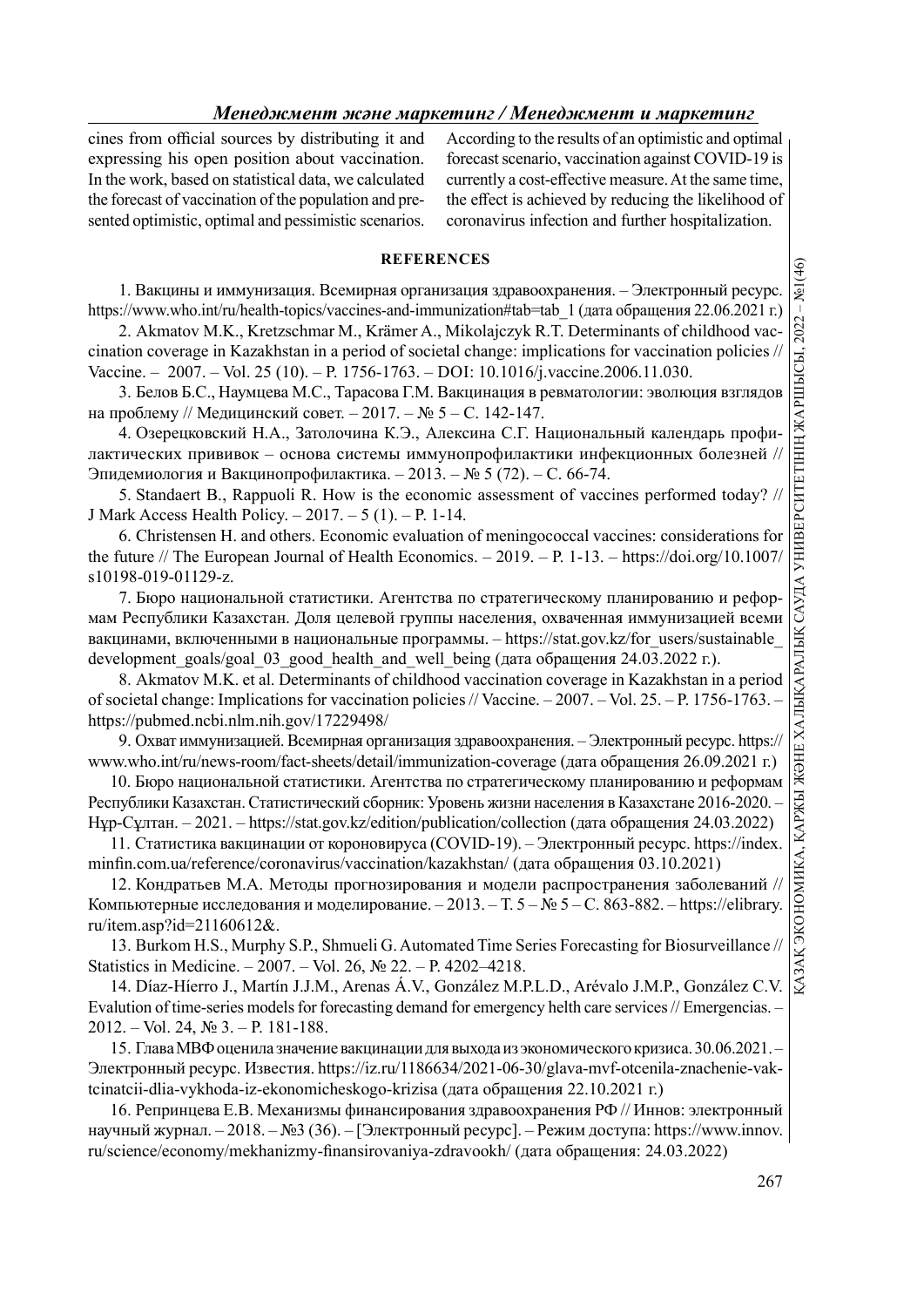1. Vakciny i immunizaciya. Vsemirnaya organizaciya zdravoohraneniya. – https://www.who.int/ ru/health-topics/vaccines-and-immunization#tab=tab\_1 [in Russian].

2. Akmatov M.K., Kretzschmar M., Krämer A., Mikolajczyk R.T. Determinants of childhood vaccination coverage in Kazakhstan in a period of societal change: implications for vaccination policies // Vaccine. – 2007. – Vol. 25 (10). – P. 1756-1763. – DOI: 10.1016/j.vaccine.2006.11.030.

3. Belov B.S., Naumceva M.S., Tarasova G.M. Vakcinaciya v revmatologii: evoluciya vzglyadoov na problemu // Medicinskiy sovet. – 2017. – № 5 – S. 142-147 [in Russian].

4. Ozerckovskiy N.A., Zatloochina K.E., Aleksina S.G. Nacinalnyi kalendar profi lakticheskih privivok – osnova sisremy immunoprofilaktiki infekcionnyh boleznei // Epidemiologiya i Vakcinoprfilaktka. –  $2013. - N_2 5 (72) - S. 66-74$  [in Russian].

5. Standaert B., Rappuoli R. How is the economic assessment of vaccines performed today? // J Mark Access Health Policy. – 2017. – 5 (1). – P. 1-14.

6. Christensen H. and others. Farkouh Economic evaluation of meningococcal vaccines: considerations for the future // The European Journal of Health Economics. – 2019. – P. 1-13. – https://doi.org/10.1007/ s10198-019-01129-z.

3. Belov B.S., Nau<br>
In a problemu // Medicir<br>
4. Ozerckovskiy N<br>
Vok – osnova sisremy in<br>
1. Ozerckovskiy N<br>
5. Standaert B., R.<br>
5. Standaert B., R.<br>
5. Standaert B., R.<br>
6. Christensen H. at<br>
6. Christensen H. at<br>
6. C 7. Bureau of National Statistics. Agencies for Strategic Planning and Reforms of the Republic of Kazakhstan. The proportion of the target population covered by immunization with all vaccines included in national programs. – https://stat.gov.kz/for\_users/sustainable\_development\_goals/goal\_03\_good health and well being [in Russian].

8. Akmatov M.K. et al. Determinants of childhood vaccination coverage in Kazakhstan in a period of societal change: Implications for vaccination policies // Vaccine. – 2007. – № 25. – P. 1756-1763.

9. Okhvat immunizaciej. Vsemirnaya organizaciya zdravooxraneniya. – Elektronnyj resurs. https:// www.who.int/ru/news-room/fact-sheets/detail/immunization-coverage [in Russian].

10. Byuro natsionalnoy statistiki. Agentstva po strategicheskomu planirovaniyu i reformam Respubliki Kazakhstan. Statisticheskiy sbornik: Uroven zhizni naseleniya v Kazakhstane 2016-2020. – https://stat.gov.kz/edition/publication/collection [in Russian].

11. Statistika vakcinacii ot koronovirusa (COVID-19). – Elektronnyj resurs https://index.minfin. com.ua/reference/coronavirus/vaccination/kazakhstan/ [in Russian].

12. Kondrat'ev M.A. Metody prognozirovaniya i modeli rasprostraneniya zabolevanij // Komp'yuternye issledovaniya i modelirovanie. – 2013. – T.  $5 - N_2$  5 – S. 863-882 [in Russian].

13. Burkom H.S., Murphy S.P., Shmueli G. Automated Time Series Forecasting for Biosurveillance // Statistics in Medicine. – 2007. – Vol. 26, № 22. – P. 4202-4218.

14. Díaz-Híerro J., Martín J.J.M., Arenas Á.V., González M.P.L.D., Arévalo J.M.P., González C.V. Evalution of time-series models for forecasting demand for emergency helth care services // Emergencias. – 2012. – Vol. 24, № 3. – P. 181-188.

13. Burkom H.S., Murphy S.P., Shmueli G. Automated Time Se<br>
Statistics in Medicine. – 2007. – Vol. 26, Nº 22. – P. 4202-4218.<br>
14. Díaz-Híerro J., Martín J.J.M., Arenas Á.V., González M.P<br>
Evalution of time-series models 15. Glava MVF ocenila znachenie vakcinacii dlya vyhoda iz ekonomicheskogo krizisa. 30.06.2021. Izvestiya https://iz.ru/1186634/2021-06-30/glava-mvf-otcenila-znachenie-vaktcinatcii-dlia-vykhoda-izekonomicheskogo-krizisa [in Russian].

16. Reprintseva E.V. Mekhanizmy finansirovaniya zdravookhraneniya RF // Innov: elektronnyy nauchnyy zhurnal. – 2018. – №3 (36). – [Elektronnyy resurs]. – https://www.innov.ru/science/economy/ mekhanizmy-finansirovaniya-zdravookh/ [in Russian].

# С. Ахтаева, Э. Тлесова, Р. Шохан, А. Омарова

# ВАКЦИЯНАЦИЯ ДЕНСАУЛЫҚ САҚТАУДЫҢ ЭКОНОМИКАЛЫҚ ТИІМДІ ШАРАЛАРЫНЫҢ БІРІ РЕТІНДЕ

# Андатпа

Вакциянация жаһандық денсаулық сақтау саласындағы қауіпсіздіктің негізі, сондай-ақ адам денсаулығын қорғауға инвестициялардың тиімді түрлерінің бірі болып табылады. Жұқпалы аурулардың алудың тиімді әдістерінің бірі – вакцинация.